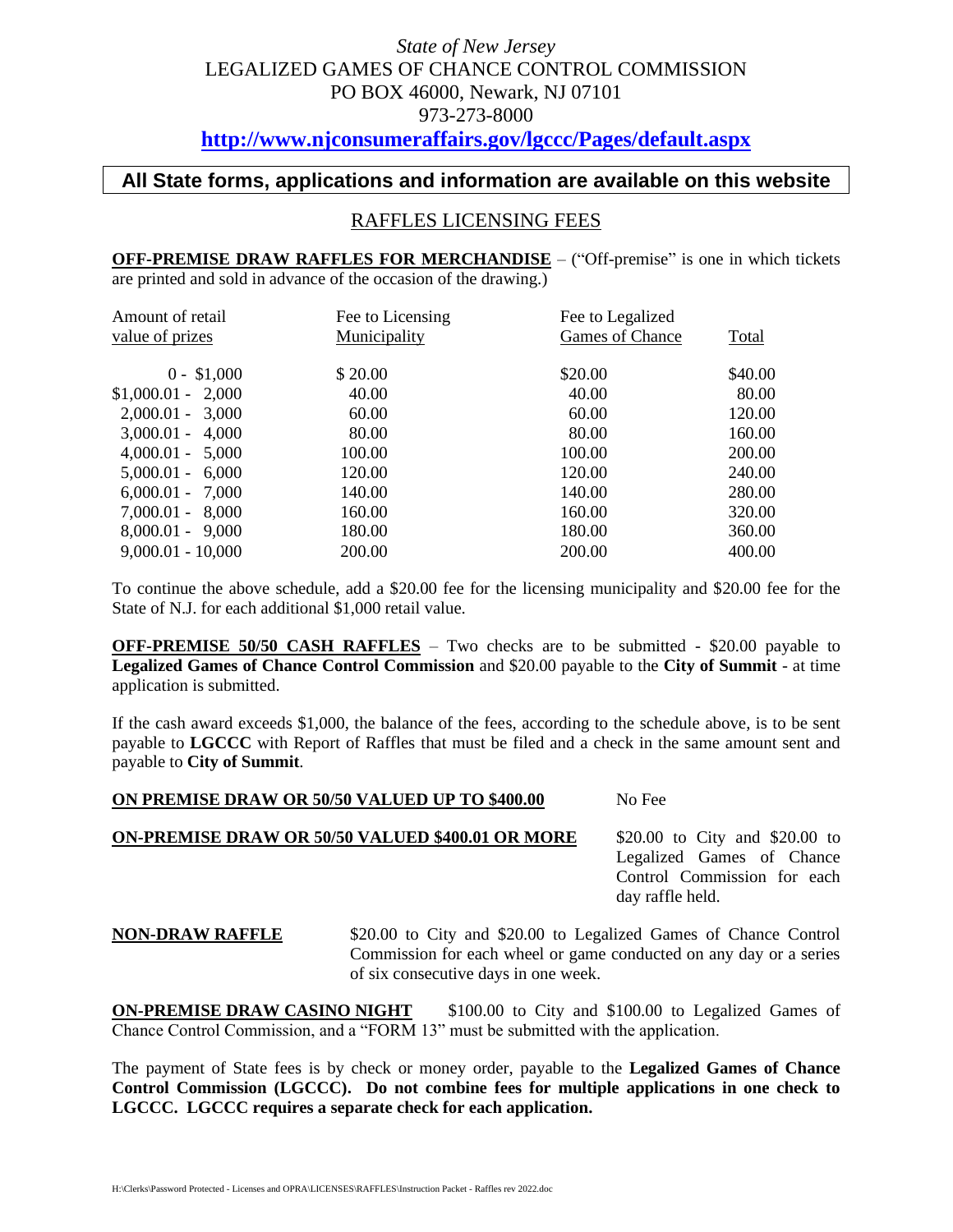#### **QUICK CHECK LIST**

- 1. Bring in ORIGINAL State ID Certificate that will be valid on the date of the raffle when submitting application and make sure the I.D. number appears on each application. The City is required to see the ORIGINAL certificate and will make the photocopy for the file.
- 2. Complete separate set of four (4) raffle applications for **EACH RAFFLE.** Submit 4 original applications for each raffle at least four (4) weeks prior to:
	- On-Premise draw or 50/50: the raffle drawing/event date
	- Off-Premise draw or 50/50: date you want printer to print tickets for advance sale.
- 3. Effective April 2014: Any person listed under Section F "Members of Applicant who will be in charge of the games") MUST COMPLETE THE ONLINE SUBMISSION FOR A CRIMINAL HISTORY BACKGROUND CHECK. SEE INSTRUCTION SHEET AT THE END OF THIS PACKET.
- 4. **Off-Premise Draw or 50/50**: Submit four (4) copies of sample ticket (draw/merchandise or cash/50/50, see attached forms) with your applications.
- 5. Per LGCCC have an officer of the organization listed in Section E and at least one member in charge listed in Section F sign ALL applications before a notary. **Original signatures required on ALL applications.**
- 6. Allow for an additional 14 CALENDAR DAYS after the Criminal Background Check results ARE RECEIVED BY THE SUMMIT POLICE DEPARTMENT for State review before the license may be issued.
- 7. You may advertise or publicize raffle games of chance in any form, e.g. newspapers, radio, T.V., posters, billboards, handbills, etc. pursuant to N.J.A.C. 13:47-6.14.

# **DO NOT**

- 1. DO NOT Offer AS A PRIZE: real estate or any interest therein, bonds, shares of stock, securities or evidences of indebtedness, weapons, live animals (except gift certificate redeemable for live, edible seafood), foreign or domestic coins (except collector pieces or sets that are marketed as such and are clearly not intended for use as legal tender), tobacco products, motor vehicle leases, cash (including American Express Travelers Checks) or any merchandise refundable in any of the foregoing or as money or cash (cash prize only allowed when a 50/50 raffle is being held).
- 2. DO NOT PRINT OR SELL TICKETS BEFORE LICENSE HAS BEEN APPROVED by the Legalized Games of Chance Control Commission. License must be issued. License number that we provide you is required to be on the tickets.

#### **3. Online sales of tickets are not permitted. Using sites such as givesmart.com are not permitted.**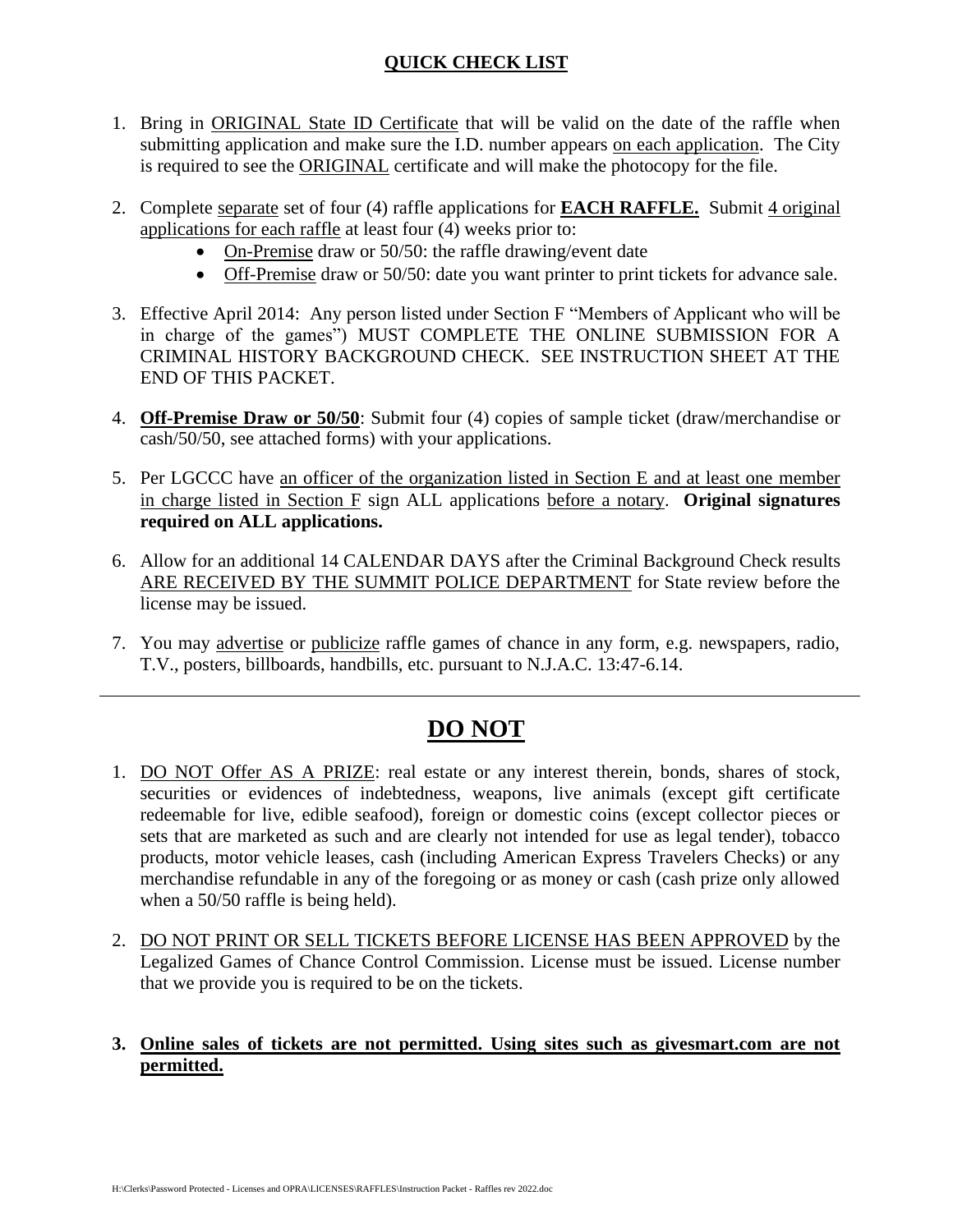### **YOU MUST PROVIDE ORIGINAL STATE I.D. CERTIFICATE Photocopies WILL NOT be accepted.**

PLEASE FILL OUT FOUR (4) APPLICATIONS (AND SAMPLE TICKET FORMAT FORMS FOR OFF-PREMISE DRAW OR 50/50 –ATTACHED) ONE WILL BE RETURNED TO YOU WHEN THE LICENSE IS ISSUED.

#### **RAFFLE APPLICATION INSTRUCTIONS**

- 1. Read appropriate portions of Legalized Games of Chance Control Commission booklet (available from the State). This is YOUR responsibility. Complete four (4) copies of the application with original notarized signatures on each FOR EACH RAFFLE.
- 2. Part A General #3 indicate DATE, TIME AND TYPE of Raffle, e.g. On or Off Premise, 50/50, Draw, etc.(Off-Premise means that tickets will be sold in advance of the actual drawing.)
- 3. Part B Schedule of Expenses Be sure to include as an Item of Expense the License Fee to the City and State and all items which will not be donated or the percentage not donated. **ONLY EXPENSES DIRECTLY RELATED TO CONDUCTING THE RAFFLE ARE PERMITTED**. Food, decorations, hall rental, etc. are NOT permitted expenses.
- 4. Part C 1. Schedule of Purposes Should be clear and as concise as possible because the same or similar terminology must appear on the ticket after "Benefit of........." Fill out four (4) copies of ticket format (see attached) for Off-Premise raffles (tickets sold in advance of event).

2. Name of organization to which proceeds will be given and signature of individual authorized to accept proceeds if **not** applicant organization.

5. Part D - Schedule of Prizes The description should be detailed, i.e., a Sony Trinitron Plus 15" Color T.V. or Chevy Impala, 2-door, 350, V8, P.S. P.B., AM-FM Stereo and any other extras.

If actual prizes are not yet determined list example/s.

If only part of the prize is donated, then its percentage and value must be indicated.

- 6. Part F Members of Applicant in Charge of Games Individuals listed must be members of the organization applying for the license (these are the individuals who must complete the Criminal History Background Check).
- 7. Part G Members of Applicant Who Will Assist must be members of the applicant organization.

8. Part I - Statement of Applicant – Per LGCCC have an officer of the organization listed in Section E and at least one member in charge listed in Section F sign ALL applications before a notary. **Original signatures required on ALL applications.**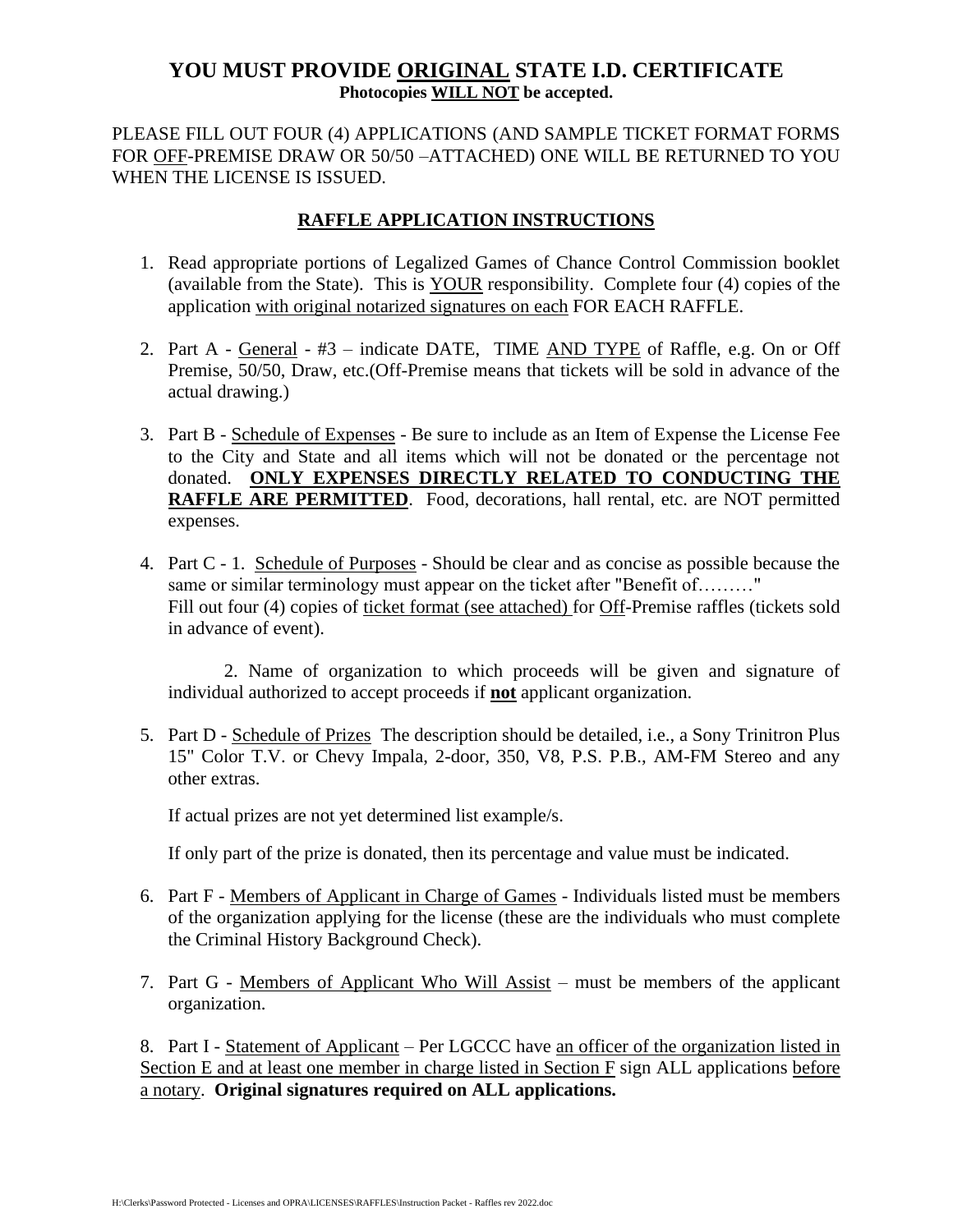#### **AFTER COMPLETION AND SUBMISSION OF APPLICATION**

Raffles License must be approved by the New Jersey State Legalized Games of Chance Control Commission. Therefore, the application must be received by the Clerk's Office a minimum of FOUR WEEKS PRIOR to the raffle drawing/event date for On-Premise draw or 50/50 or the date printer may begin to print tickets for off-premise draw or 50/50. Tickets cannot be printed and Raffles cannot take place until the license is approved by the State and issued by City Clerk's office. This **14 CALENDAR DAY WAITING PERIOD** is required for the State of New Jersey Legalized Games of Chance Control Commission to review the application.

#### **REGULATIONS REGARDING CONDUCT OF RAFFLES**

- 1. Each registered organization shall establish, keep and maintain a bank account in a State or Federal chartered banking institution to which only the proceeds derived from the conduct of games of chance shall be deposited and from which only payments for authorized expenses and utilization of net proceeds for authorized purposes shall be made.
- 2. License(s) issued must be conspicuously displayed at the place where the game of chance is being conducted at all times during the conduct of the games.
- 3. When a game is not held on any date when a licensee authorized it to be held, a Report of Operations to that effect shall nonetheless be filed with Legalized Games of Chance Control Commission.
- 4. Whenever an organization shall conduct a game of chance it shall display, adjacent to the allotment of prizes(s) by chance, a sign as follows: "Is gambling a problem for you or someone in your family? Dial 1-800-GAMBLER."

#### **REPORT OF RAFFLES OPERATIONS**

The Report of Operations must be completed and signed before a Notary and submitted directly to the Legalized Games of Chance Control Commission, P. O. Box 46000, Newark, NJ 07101 within 15 days of the Raffle. If Off-Premise Raffle was held, a copy of the printer's certificate together with a copy of the ticket must be attached and submitted with this report.

#### **DEFINITIONS OF GENERAL INTEREST TO RAFFLES LICENSE APPLICANTS**

Please be sure to review the Legalized Games of Chance booklet available from the Legalized Games of Chance Control Commission (**[www.state.nj.us/lps/ca/lgccc.htm\)](http://www.state.nj.us/lps/ca/lgccc.htm)** so that any special aspect of your activity is not overlooked which could result in a delay or denial by the Control Commission.

#### **ONLINE SALES OF TICKETS ARE NOT PERMITTED. USING SITES SUCH AS GIVESMART.COM ARE NOT PERMITTED.**